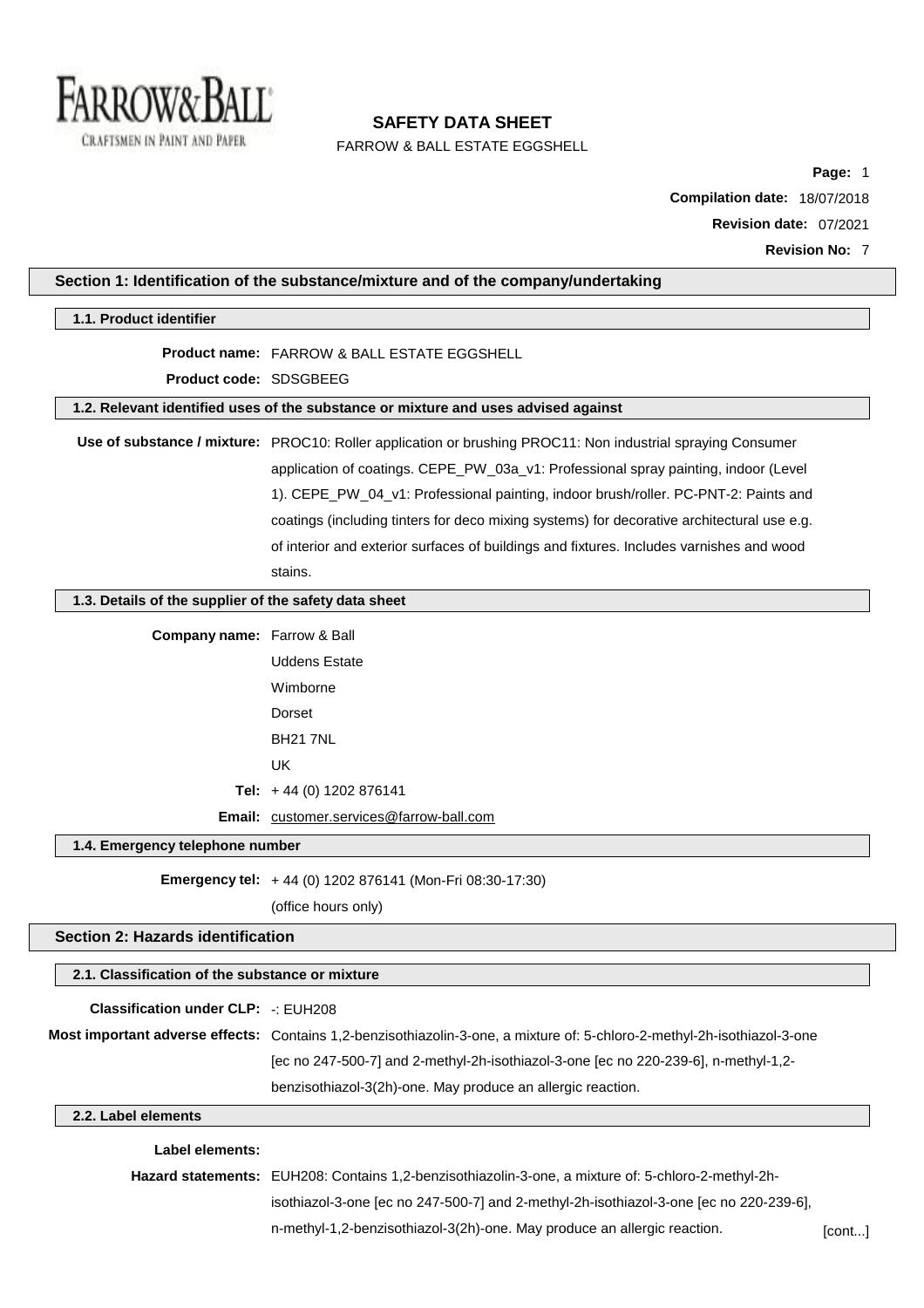# FARROW & BALL ESTATE EGGSHELL

**Page:** 2

**Precautionary statements:** P101: If medical advice is needed, have product container or label at hand.

P102: Keep out of reach of children.

P103: Read label before use.

#### **2.3. Other hazards**

**Other hazards:** Not applicable.

**PBT:** This product is not identified as a PBT/vPvB substance.

#### **Section 3: Composition/information on ingredients**

**3.2. Mixtures**

#### **Hazardous ingredients:**

KAOLINITE: AL2SI2O5(OH)4

| <b>EINECS</b> | CAS       | PBT/WEL                                                 | <b>CLP Classification</b> | Percent |
|---------------|-----------|---------------------------------------------------------|---------------------------|---------|
| 310-194-1     | 1332-58-7 | Substance with a Community<br>workplace exposure limit. |                           | 10-30%  |

#### TITANIUM DIOXIDE - REACH registered number(s): 01-2119489379-17-0000

| 236-675-5<br>13463-67-7<br>Substance with a Community<br>workplace exposure limit. | 10-30% |
|------------------------------------------------------------------------------------|--------|
|------------------------------------------------------------------------------------|--------|

### SILICON DIOXIDE

| 7631-86-9 | Substance with a Community | 1-3% |
|-----------|----------------------------|------|
|           | workplace exposure limit.  |      |

**Contains:** The data quoted is for an untinted white base.

# **Section 4: First aid measures**

#### **4.1. Description of first aid measures**

**Skin contact:** Wash immediately with plenty of soap and water.

**Eye contact:** Bathe the eye with running water for 15 minutes.

**Ingestion:** Wash out mouth with water.

**Inhalation:** Not applicable.

### **4.2. Most important symptoms and effects, both acute and delayed**

**Skin contact:** There may be mild irritation at the site of contact.

**Eye contact:** There may be irritation and redness.

**Ingestion:** There may be irritation of the throat.

**Inhalation:** No symptoms.

**Delayed / immediate effects:** Not applicable.

#### **4.3. Indication of any immediate medical attention and special treatment needed**

**Immediate / special treatment:** Not applicable.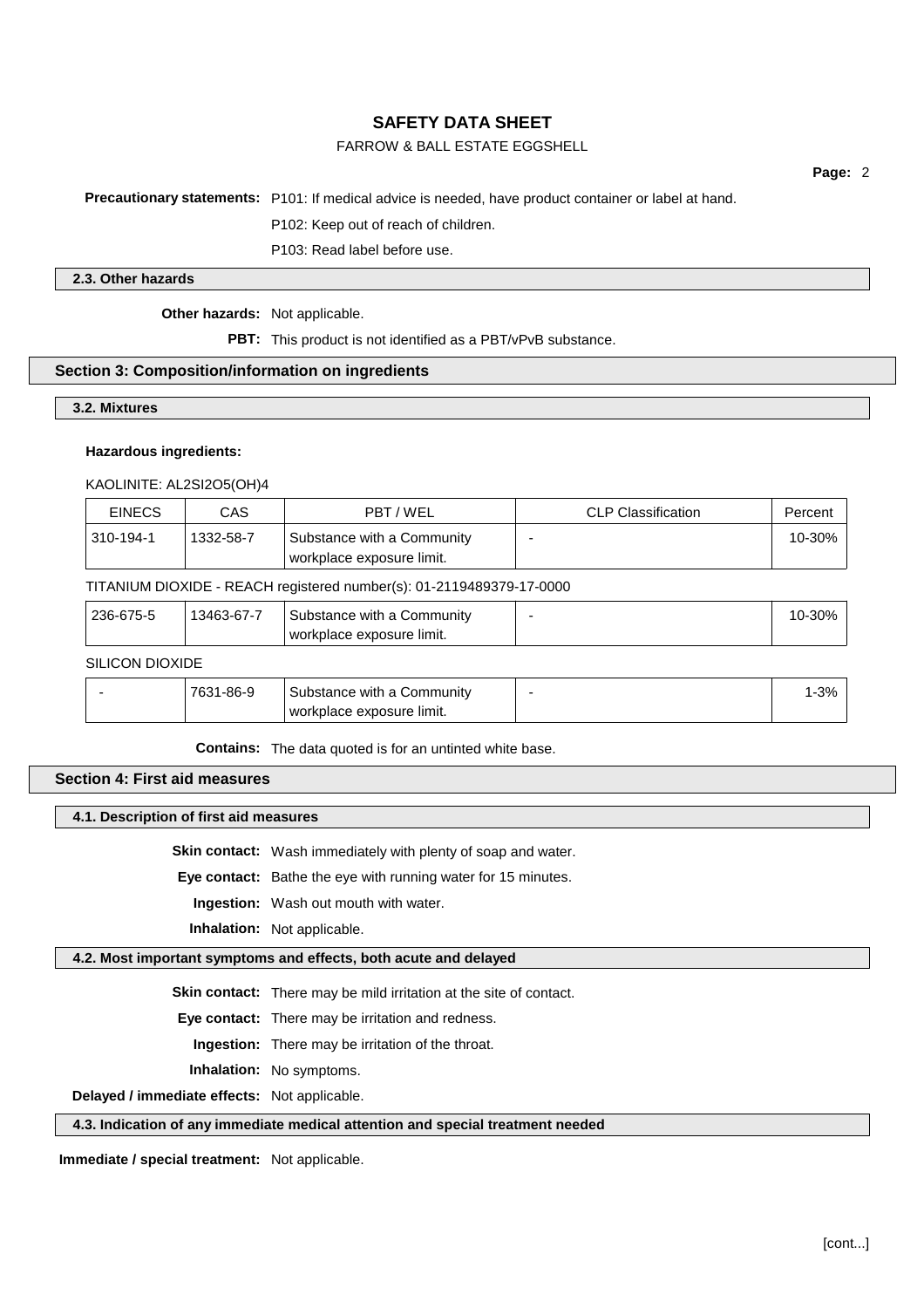### FARROW & BALL ESTATE EGGSHELL

#### **Section 5: Fire-fighting measures**

#### **5.1. Extinguishing media**

**Extinguishing media:** Suitable extinguishing media for the surrounding fire should be used. Use water spray to cool containers.

#### **5.2. Special hazards arising from the substance or mixture**

### **Exposure hazards:** Not applicable.

### **5.3. Advice for fire-fighters**

**Advice for fire-fighters:** Wear self-contained breathing apparatus. Wear protective clothing to prevent contact with skin and eyes.

**Section 6: Accidental release measures**

#### **6.1. Personal precautions, protective equipment and emergency procedures**

**Personal precautions:** Refer to section 8 of SDS for personal protection details. Turn leaking containers leakside up to prevent the escape of liquid. Mark out the contaminated area with signs and prevent access to unauthorised personnel.

### **6.2. Environmental precautions**

**Environmental precautions:** Do not discharge into drains or rivers. Contain the spillage using bunding.

#### **6.3. Methods and material for containment and cleaning up**

**Clean-up procedures:** Absorb into dry earth or sand. Transfer to a closable, labelled salvage container for disposal by an appropriate method.

#### **6.4. Reference to other sections**

**Reference to other sections:** Refer to section 8 of SDS.

#### **Section 7: Handling and storage**

#### **7.1. Precautions for safe handling**

**Handling requirements:** Do not use or store this product by hanging the container on a hook. Ensure good ventilation during application and drying. Do not get in eyes, on skin, or on clothing. See Section 8 for personal protection.

#### **7.2. Conditions for safe storage, including any incompatibilities**

**Storage conditions:** Store in a cool, well ventilated area. Keep container tightly closed. The floor of the storage room must be impermeable to prevent the escape of liquids.

**Suitable packaging:** Not applicable.

#### **7.3. Specific end use(s)**

**Specific end use(s):** No data available.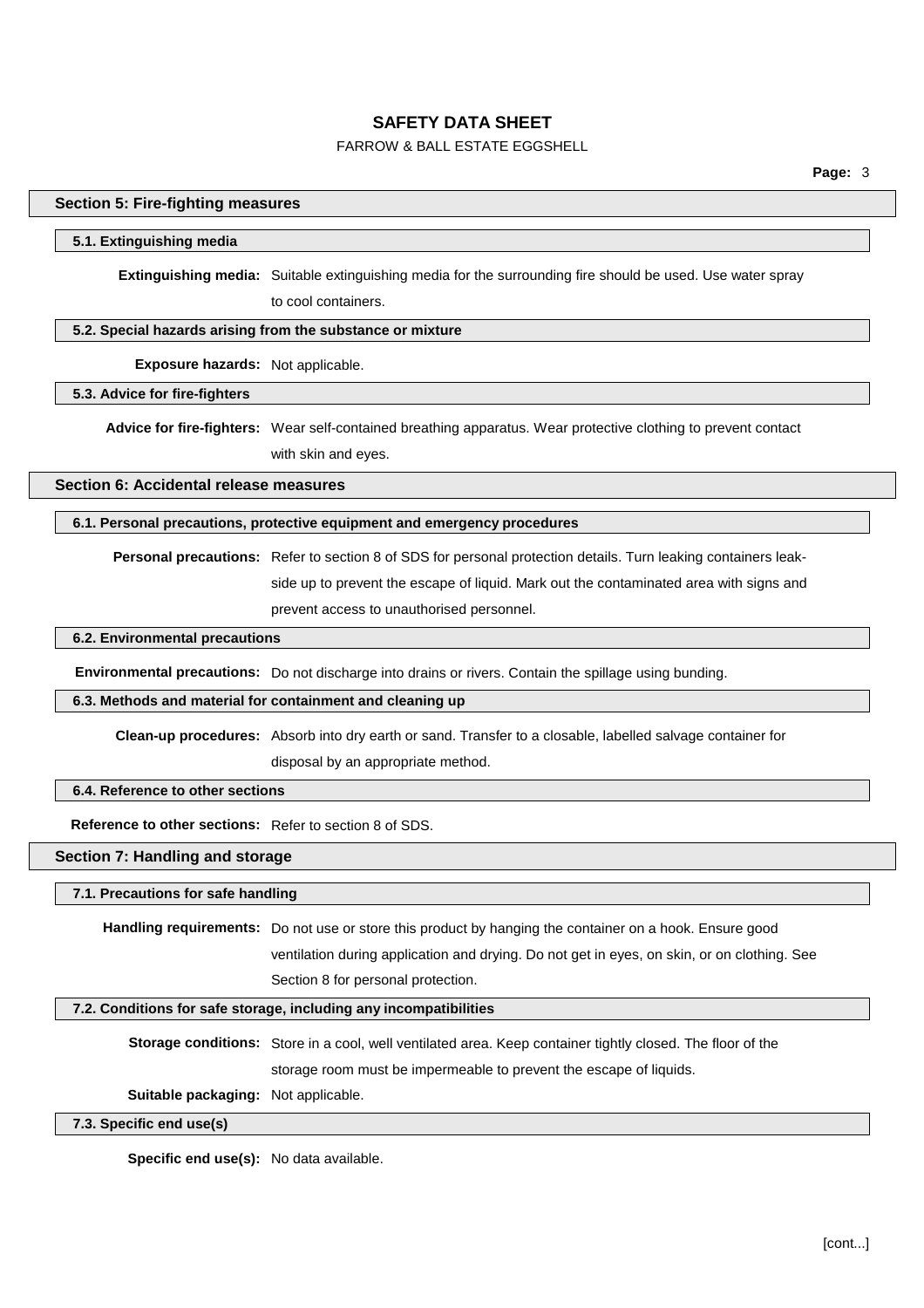# FARROW & BALL ESTATE EGGSHELL

**Page:** 4

### **Section 8: Exposure controls/personal protection**

#### **8.1. Control parameters**

**Workplace exposure limits:** No data available.

# **DNEL/PNEC Values**

**DNEL / PNEC** No data available.

| 8.2. Exposure controls |                                                                                                                  |
|------------------------|------------------------------------------------------------------------------------------------------------------|
|                        | <b>Engineering measures:</b> The floor of the storage room must be impermeable to prevent the escape of liquids. |
|                        | CEPE PW 03A $v1:30\%$ = general room ventilation (e.g. open windows).                                            |
|                        | CEPE PW 04 $v1:30\%$ = general room ventilation (e.g. open windows).                                             |
|                        | <b>Respiratory protection:</b> Respiratory protection not required. CEPE PW 03A v1: Not Required.                |
|                        | CEPE PW 04 v1: Not Required.                                                                                     |
|                        | <b>Hand protection:</b> Protective gloves. Nitrile rubber. (EN 374).                                             |
|                        | Eye protection: Safety glasses. (EN 166).                                                                        |
|                        | <b>Skin protection:</b> Protective clothing.                                                                     |
|                        | <b>Environmental:</b> Prevent from entering in public sewers or the immediate environment.                       |

### **Section 9: Physical and chemical properties**

| 9.1. Information on basic physical and chemical properties |                                                  |                                                  |                                  |
|------------------------------------------------------------|--------------------------------------------------|--------------------------------------------------|----------------------------------|
|                                                            | <b>State: Emulsion</b>                           |                                                  |                                  |
| <b>Colour: Various</b>                                     |                                                  |                                                  |                                  |
|                                                            | <b>Odour:</b> Barely perceptible odour           |                                                  |                                  |
| <b>Evaporation rate: Slow</b>                              |                                                  |                                                  |                                  |
|                                                            | <b>Oxidising:</b> Non-oxidising (by EC criteria) |                                                  |                                  |
| <b>Solubility in water: Miscible</b>                       |                                                  |                                                  |                                  |
| <b>Boiling point/range°C: 100</b>                          |                                                  | <b>Melting point/range°C:</b> No data available. |                                  |
| <b>Flammability limits %: lower:</b> No data available.    |                                                  |                                                  | <b>upper:</b> No data available. |
| <b>Flash point °C:</b> $>100$                              |                                                  | Part.coeff. n-octanol/water: No data available.  |                                  |
| Autoflammability°C: No data available.                     |                                                  | Vapour pressure: No data available.              |                                  |
| Relative density: 1.2 - 1.4 g/cc                           |                                                  |                                                  | $pH: 8.0 - 8.5$                  |
|                                                            | <b>VOC g/l:</b> $8 q/ a  (30 q/ b )$             |                                                  |                                  |

### **9.2. Other information**

**Other information:** Not applicable.

# **Section 10: Stability and reactivity**

# **10.1. Reactivity**

**Reactivity:** Stable under recommended transport or storage conditions.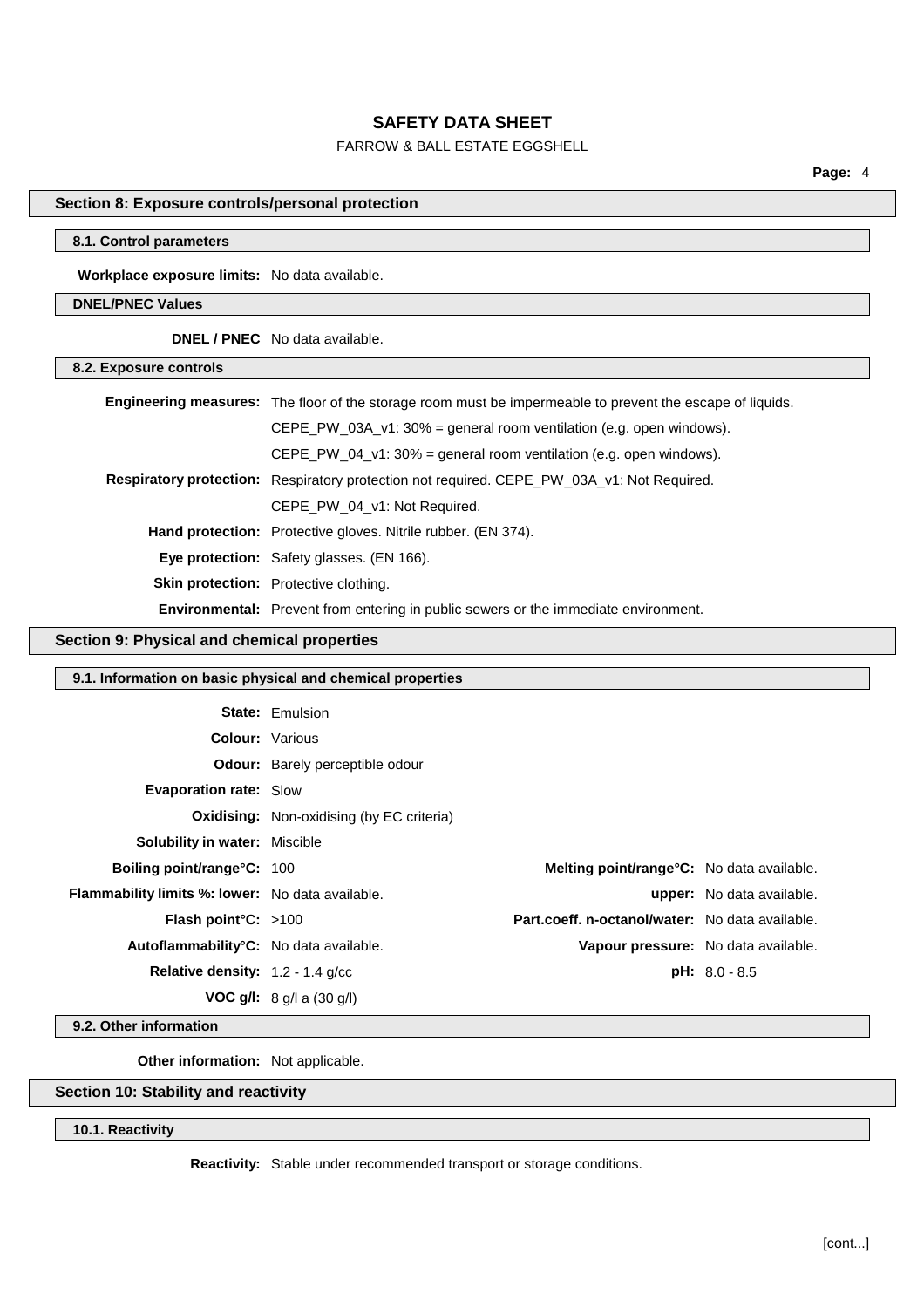# FARROW & BALL ESTATE EGGSHELL

#### **10.2. Chemical stability**

**Chemical stability:** Stable under normal conditions.

#### **10.3. Possibility of hazardous reactions**

**Hazardous reactions:** Hazardous reactions will not occur under normal transport or storage conditions.

Decomposition may occur on exposure to conditions or materials listed below.

**10.4. Conditions to avoid**

**Conditions to avoid:** Heat.

**10.5. Incompatible materials**

**Materials to avoid:** Strong oxidising agents. Strong acids.

# **10.6. Hazardous decomposition products**

**Haz. decomp. products:** No data available.

# **Section 11: Toxicological information**

#### **11.1. Information on toxicological effects**

**Toxicity values:** No data available.

**Symptoms / routes of exposure**

**Skin contact:** There may be mild irritation at the site of contact.

**Eye contact:** There may be irritation and redness.

**Ingestion:** There may be irritation of the throat.

**Inhalation:** No symptoms.

**Delayed / immediate effects:** Not applicable.

**Other information:** Not applicable.

**Section 12: Ecological information**

**12.1. Toxicity**

**Ecotoxicity values:** No data available.

**12.2. Persistence and degradability**

**Persistence and degradability:** Not biodegradable.

**12.3. Bioaccumulative potential**

**Bioaccumulative potential:** Bioaccumulation potential.

**12.4. Mobility in soil**

**Mobility:** Readily absorbed into soil.

**12.5. Results of PBT and vPvB assessment**

**PBT identification:** This product is not identified as a PBT/vPvB substance.